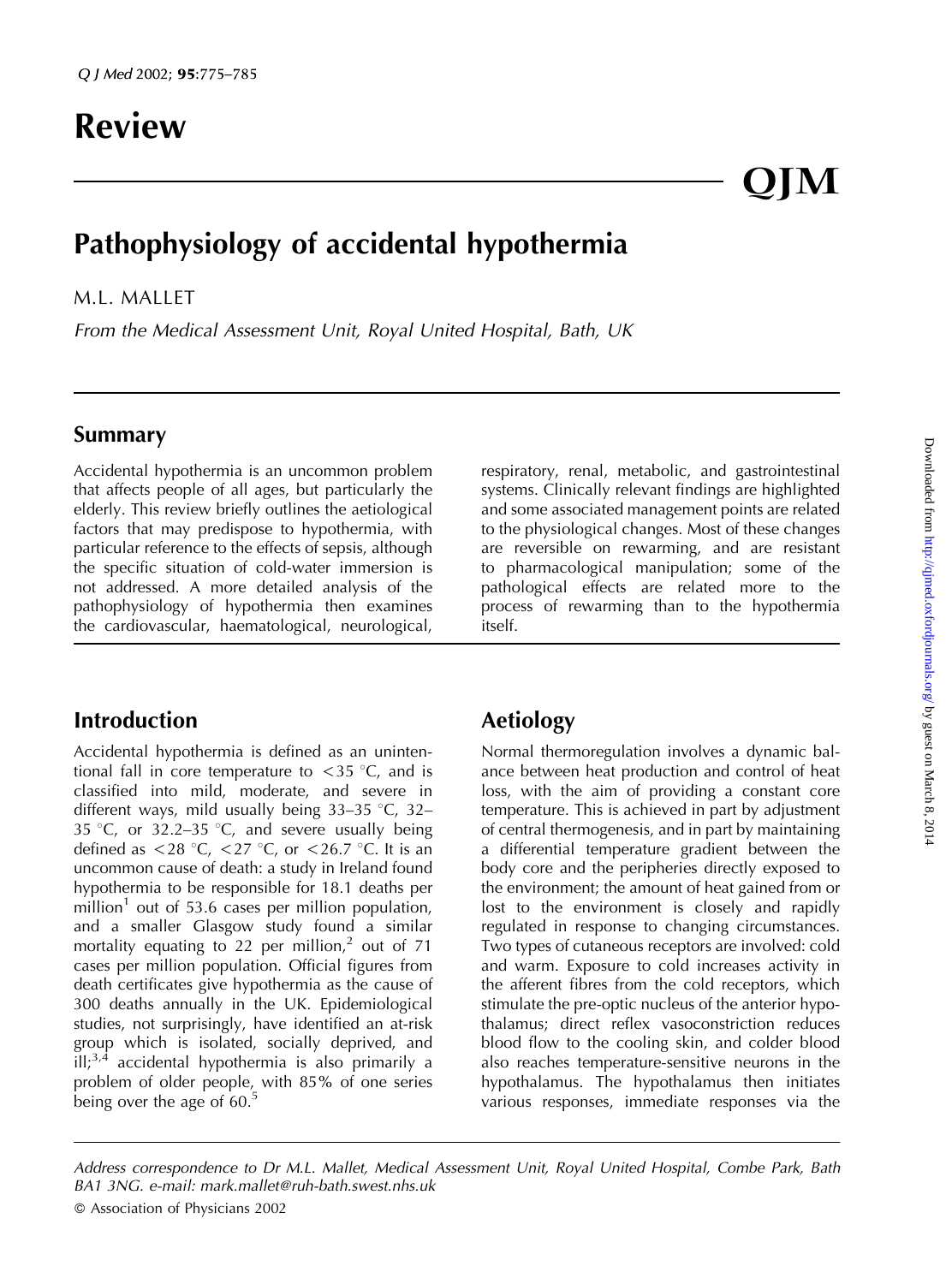autonomic nervous system, more delayed responses through the endocrine system, adaptive behavioural responses, extra-pyramidal skeletal muscle stimulation, and shivering. These responses aim either to increase heat production or to reduce heat loss.<sup>6</sup>

Older people are particularly susceptible to accidental hypothermia because thermoregulatory ability is progressively impaired with age. They may have a reduced ability to generate heat because of reduced lean body mass, impaired mobility, inadequate diet, and reduced shivering in response to  $\text{cold.}^7$  Sympathetically activated thermogenesis in brown adipose tissue is attenuated from the end of infancy. In addition, older people are susceptible to increased heat loss through a reduced ability to vasoconstrict appropriately, are less able to discriminate changes in temperature, $8 \text{ may have}$ abnormal adaptive behavioural responses, and may be prone to exposure to cold through falls or illness. Predisposing socio-economic factors may be particularly relevant to the elderly. Indeed, some elderly people suffer recurrent episodes of hypothermia, <sup>9,10</sup> suggesting that they may have a particular predisposition to thermoregulatory failure that can be precipitated by a relatively minor insult.

In addition to this age-related impairment of adaptability to a fall in temperature, various pathological conditions may be implicated in the development of hypothermia. For example, central thermoregulatory ability can be impaired in such situations as stroke, CNS trauma or infection, tumours, or haemorrhage, and in uraemia, Parkinson's disease, multiple sclerosis and Wernicke's syndrome. Impaired control of peripheral vasculature through autonomic dysfunction can also play a part in diabetes, $11$  infection and cardiac failure. Reduced heat production occurs in endocrinopathies such as hypothyroidism, hypoadrenalism, and hypopituitarism, and hypoglycaemia alone can predispose to hypothermia,<sup>12</sup> particularly in the context of alcohol ingestion.<sup>13</sup> Pancreatitis and diabetic ketoacidosis<sup>14</sup> also need to be considered as precipitating causes of hypothermic episodes, even if they are not clinically apparent. Diabetes itself may also be a factor which increases the likelihood of accidental hypothermia, $14,15$  particularly in the context of malnutrition.<sup>16</sup>

Perhaps the most frequent precipitating factor in older people is sepsis, which in several series has been found in about 80% of elderly patients with hypothermia.<sup>17–19</sup> In the 9–10% of patients in whom an infection results in hypothermia rather than fever, there is a significantly worse prognosis: mortality is approximately doubled, perhaps in part because of the higher rate of shock in these patients.<sup>20</sup> Sepsis may predispose to hypothermia

either by causing a failure of vasoconstriction, or by inducing an abnormal hypothalamic response. The mechanism for this remains unclear, but there is evidence of an increased cytokine response, with raised levels of tumour necrosis factor alpha (TNF- $\alpha$ ) and interleukin-6, and elevated prostacyclin and thromboxane B2 metabolites in hypothermic septic patients.21 Animal work indicates that at lower ambient temperatures, injection of high doses of bacterial endotoxin in the form of lipopolysaccharide (LPS) induces a hypothermic response while lower doses result in pyrexia; $2^2$  it seems that LPS endotoxin can cause a lowering in the threshold temperature for activation of thermogenesis, and also has some behaviour-modifying effects. $^{23}$ 

Some pharmacological agents can cause central thermoregulatory failure (for example barbiturates, opioids, tricyclic antidepressants, and benzodiazepines), and phenothiazines can both impair central thermoregulation and also inhibit peripheral vasoconstriction in response to cold by their alphablocking activity.<sup>24</sup> Other alpha blockers such as prazosin have been reported to cause hypother- $\text{mia},^{25}$  and the elderly seem particularly susceptible to this effect of alpha blockade.<sup>26</sup> Lithium toxicity has been reported to lead to a reduction in core temperature, $27$  and ethanol can lead to peripheral dilatation, impaired shivering, hypoglycaemia and environmental exposure to cold, as well as having a direct effect on the hypothalamus,<sup>28</sup> by which it lowers the thermoregulatory set point, resulting in a fall in core temperature.<sup>29</sup> Valproic acid has also been reported to cause hypothermia in a handful of cases, but the mechanism is unknown.<sup>30</sup>

The end point of accidental hypothermia can, therefore, be considered as a failure of thermoregulatory control, which may have both underlying predisposing causes, including age, various pathologies both acute and chronic, and pharmacological agents, and also more immediate precipitating factors. These precipitating factors may vary between acute exposure to cold in an otherwise previously fit individual, through a more prolonged period in a less cold environment (socalled chronic hypothermia), $31$  to a relatively brief exposure to mild cold in the context of illness, often sepsis, or enforced inactivity such as after a fall. For a previously fit, younger victim of cold exposure, the outlook is generally good in the absence of apnoea or circulatory arrest; rewarming alone generally leads to full recovery. The more commonly encountered situation in clinical practice, however, is when an elderly person becomes hypothermic because of another condition, and the outcome is then generally determined by the nature of this underlying illness. Attention therefore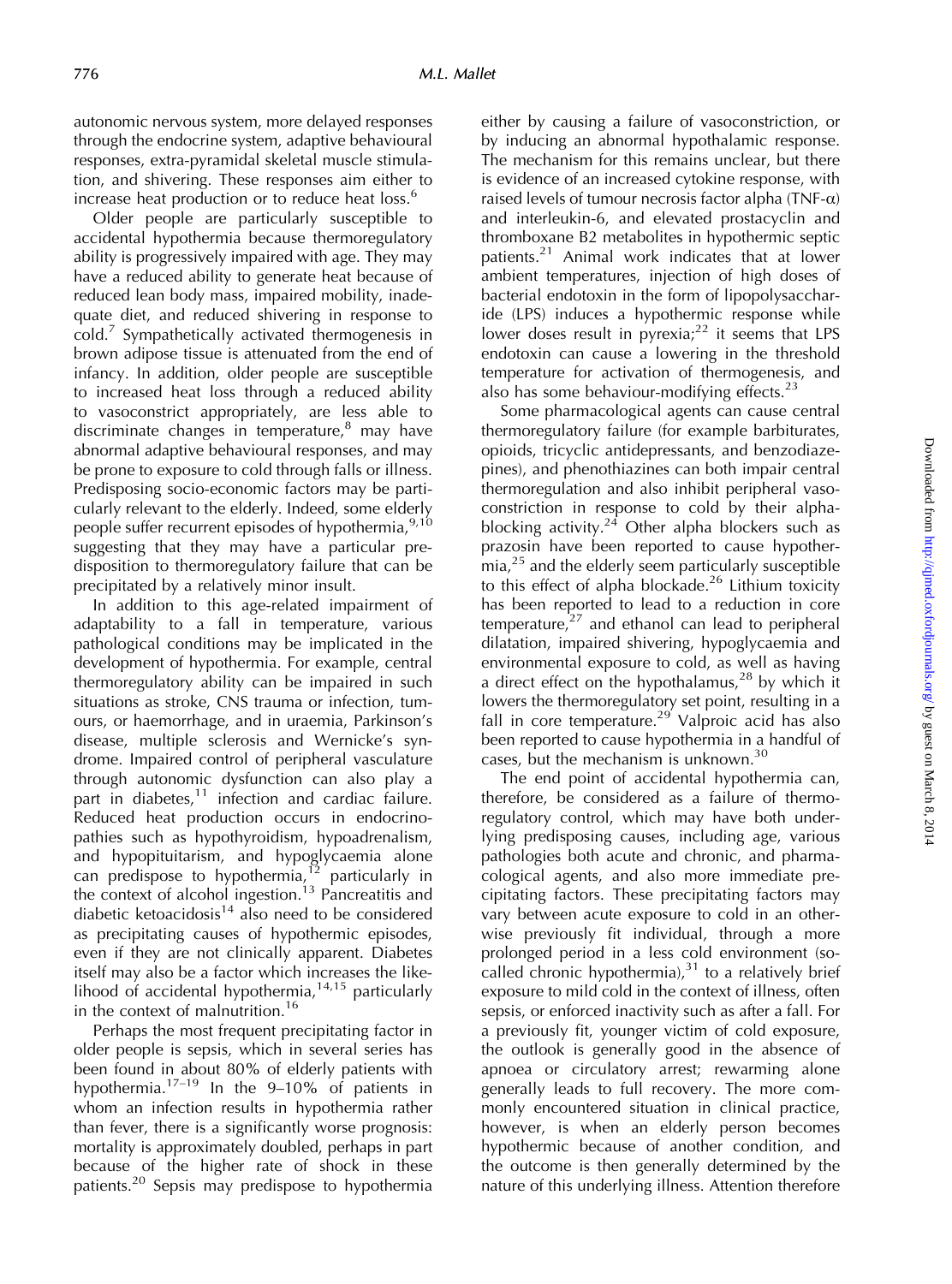needs to be directed to finding and treating this precipitating condition—often sepsis—in parallel with measures to deal with the hypothermia.

# Pathophysiology

Observational work since the early part of the last century, human and animal experiments, and monitoring of surgical patients undergoing induced hypothermia for cardiopulmonary bypass or neurosurgery, have provided much information about the physiological responses to cold. Whether the data from all these different situations can be extrapolated to that of accidental hypothermia, is not clear. The pathophysiological changes observed may be influenced by such things as underlying disease, hypovolaemia or drug ingestion, and will depend to some extent on the rate as well as depth of cooling, $32$  as there is some evidence that more severe problems with acid-base, electrolyte and fluid balance can occur in chronic hypothermia. $33$ Apart from ischaemia-induced tissue infarcts, the changes induced by hypothermia are generally reversible on rewarming, and in many instances attempts to normalize physiological variables in this context are not only futile but dangerous.

# Cardiovascular changes

In mild hypothermia, there is an initial tachycardia and peripheral vasoconstriction, and a consequent increase in cardiac output. The blood pressure increases slightly. These sympathetically driven changes can mostly be suppressed by drugs, however, with a proportional decrease in heart rate, blood pressure and cardiac output.<sup>24</sup> Ventricular ectopy is often suppressed by mild degrees of cold and reappears with rewarming. In vitro cooling of pig myocardium to  $32 \degree C$  causes a prolongation of contraction, and an increase in contractile force by almost 40%.<sup>34</sup> As the temperature falls to a moderate degree of hypothermia, a progressive bradycardia develops consequent on decreased spontaneous depolarization of the pacemaker cells, and this is refractory to atropine. The resultant reduction in cardiac output may also be balanced by an increased systemic vascular resistance consequent on autonomic reflex response and catecholamine release. This elevated systemic resistance may be perpetuated by haemoconcentration, increased viscosity and local vasomotor responses.<sup>35</sup> Increased resistance in renal arteries has been found in animals while vasodilatation tends to occur in the splanchnic vasculature.<sup>36</sup>

Repolarization abnormalities occur as evidenced by the appearance of a 'J' (Osborn) wave on the ECG, usually best seen in the lateral precordial leads; this tends to increase in amplitude with falling temperature, but is not otherwise affected by electrolyte disturbances.<sup>37</sup> J waves are not pathognomonic of hypothermia, but can also be seen in subarachnoid haemorrhage and other cerebral injuries, as well as in myocardial ischaemia. Increasingly broad QRS complexes develop, indicating slowing of myocardial conduction, in combination with ST elevation or depression and T-wave inversion; these ECG changes may be related to the increasing acidosis and ischaemia. At the cellular level, there is prolongation of the action potential duration, which is explained by delayed activation of the repolarizing potassium current, slowed inactivation of the sodium current, and delayed inactivation of the inward calcium current. The slowing of myocardial conduction is similarly attributable to reduced and delayed activation of the inward sodium current.<sup>38</sup> There is a prolongation of systole, $39$  and conduction delay may be evidenced by an increased PR interval and second- or thirddegree A-V block.<sup>40</sup> Delayed repolarization as reflected by QT prolongation may also be seen at lower temperatures. According to early observations, the QT prolongation may persist for hours or even days after rewarming, $41$  and atrioventricular block may develop days after normal temperature has been restored.<sup>42</sup> Asystole 72 h after rewarming has also been reported.<sup>43</sup>

The heart rate falls to 30–40 bpm at 28  $^{\circ}$ C; rates inconsistent with a patient's temperature should prompt a search for underlying pathology such as hypoglycaemia, hypovolaemia, or drug ingestion. At lower temperatures, the bradycardia may become extreme, with rates of about 10 bpm at 20  $\degree$ C. Systemic vascular resistance falls as catecholamine release is blunted, and cardiac output decreases correspondingly. At temperatures less than about 24  $\degree$ C, there is a high risk of asystole. Animal studies suggest that this threshold may be lowered in the presence of ethanol intoxication,<sup>44</sup> which may explain some observations of improved outcomes in this situation. Transvenous pacing may be difficult, owing to higher thresholds being necessary, and indeed hazardous in terms of the risk of precipitating ventricular fibrillation, but animal work confirms that transcutaneous pacing in hypothermia is effective and safe, $45$  and is recommended by some.

It has been suggested that asystole is a primary manifestation of hypothermia, whereas ventricular fibrillation occurs secondary to rewarming, hypocapnia, alkalosis or physical manipulation.<sup>46</sup>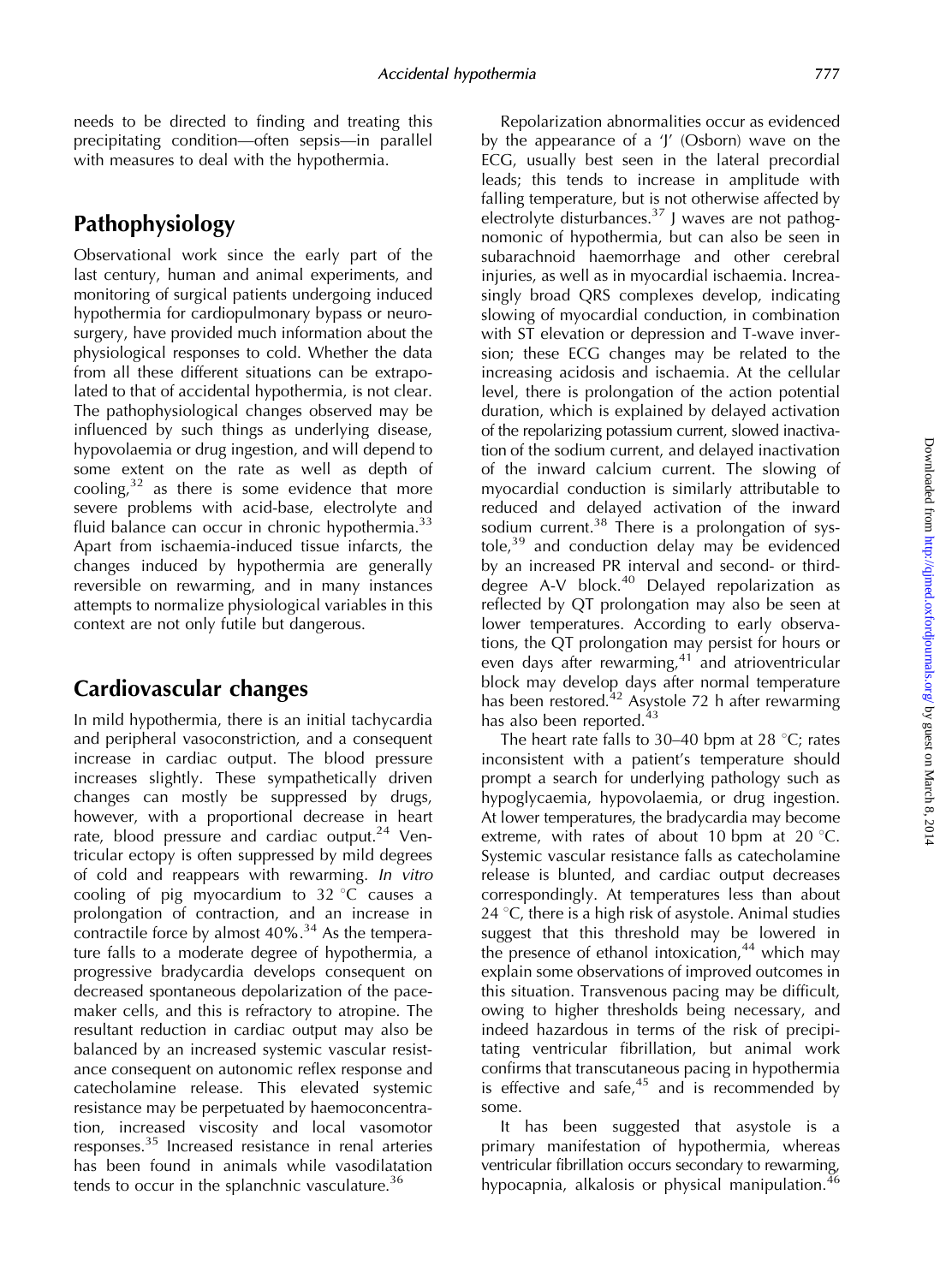Ischaemia, increased adrenergic activity and electrolyte disturbances certainly predispose to myocardial irritability, and in moderate hypothermia this frequently results in arrhythmias, commonly atrial fibrillation or flutter or nodal rhythms, but also multifocal ventricular extrasystoles and tachyarrhythmias. Ventricular fibrillation is more common below about  $27 \text{ °C}$ , and is particularly likely to develop if there is a sudden change in parameters such as physical movement,  $pO<sub>2</sub>$  or  $pCO<sub>2</sub>$ , myocardial temperature, or changes in biochemical or acid-base status. It has been postulated that the development of a temperature gradient between the cooler endocardium and subendocardial conducting tissue and the relatively warmer myocardium facilitates conduction through the myocardium at the expense of normal neuromuscular transmission, which might explain why sudden changes in biochemistry or acid base status affect these tissues differently and predispose to the development of ventricular fibrillation.47 An alternative explanation is that the small temperature differentials between myocardium and endocardium may cause dispersion of the action potential duration, refractory period and conduction speed, which are significantly lengthened in hypothermia, resulting in an increased vulnerability to arrhythmias.<sup>48</sup>

The risk of precipitating ventricular fibrillation by tracheal intubation may have been overstated and relates to a lack of pre-oxygenation.<sup>49</sup> In severe hypothermia, ventricular fibrillation is usually extremely resistant to attempts at electrical cardioversion until rewarming has been achieved, although isolated case reports prove that there are exceptions to the rule.<sup>50</sup> Unless extra-corporeal circulation can be rapidly established, giving the best chance of recovery, prolonged cardiopulmonary resuscitation may be necessary until sufficient warming has occurred to allow defibrillation.<sup>51</sup> In hypothermia, reduced chest wall elasticity and compliance of the heart and lungs makes chest compressions more difficult and probably less efficient, but survival of patients after up to  $6\frac{1}{2}$  h of cardiopulmonary resuscitation has been reported.<sup>49</sup> Bretylium is the only anti-arrhythmic agent of any use in this situation,52,53 and acts through increasing the refractory period and thus raising the ventricular arrhythmia threshold, without any apparent effect on conduction velocity or catecholamine levels.<sup>54</sup>

Overall, there is no indication for prophylactic anti-arrhythmic treatment in the absence of malignant arrhythmias.<sup>55</sup> The administration of lidocaine is generally ineffective at temperatures less than about  $30 °C$ , as indeed are procainamide, propranolol, diltiazem<sup>48</sup> and verapamil.<sup>56</sup> In general, pharmacological attempts to increase blood pressure

or heart rate are similarly problematic, although inotropes such as low-dose dopamine have been used in patients who are disproportionately hypotensive and who do not respond to volume replacement. This is not normally necessary, however, and indeed the utility of low-dose dopamine in general has provoked much recent debate. In moderate hypothermia, peripheral vasculature is already maximally vasoconstricted and administration of vasoconstrictors only predisposes to arrhythmias; indeed, the administration of epinephrine may precipitate ventricular fibrillation. Animal studies suggest that at around 29  $\degree$ C the initial activation of the sympathetic system switches off, and there may be a role for catecholamine support below that temperature.<sup>57</sup> It should be emphasized that any medication should be administered intravenously: the intense peripheral vasoconstriction and consequent poor absorption means that intramuscular and subcutaneous injections should both be avoided.

Serum levels of HBD and creatine kinase are sometimes moderately elevated, but may not represent cold-induced ischaemic myocardial damage; the rise in total CK is independent of temperature, and is not accompanied by ECG changes or histological evidence of myocardial infarction at post-mortem,<sup>58</sup> although small degenerative foci are seen on microscopic examination of the myocardium in two-thirds of cases.<sup>59</sup> Studies with more specific markers of cardiac damage, such as troponins, would be helpful.

#### Haematology

The haematological changes that are associated with hypothermia are important, particularly the increase in blood viscosity, fibrinogen and haematocrit; these may underlie disorders in the function of many other organs. Changes in vascular permeability result in the loss of plasma to extravascular compartments, leading to haemoconcentration, and the accompanying hypovolaemia is compounded by a cold-induced diuresis. The haematocrit increases by about 2% for every 1  $\degree$ C decline in temperature,<sup>60</sup> and a normal haematocrit in a moderately or severely hypothermic patient suggests pre-existing anaemia or blood loss. Hypothermia has also been reported to cause marrow suppression and progressive marrow failure,  $61$  and to induce erythroid hypoplasia and sideroblastic anaemia. $^{62}$ 

Cold directly inhibits the enzymic reactions of both intrinsic and extrinsic pathways of the clotting cascade, $^{63}$  and hence a coagulopathy can develop. The prothrombin time and partial thromboplastin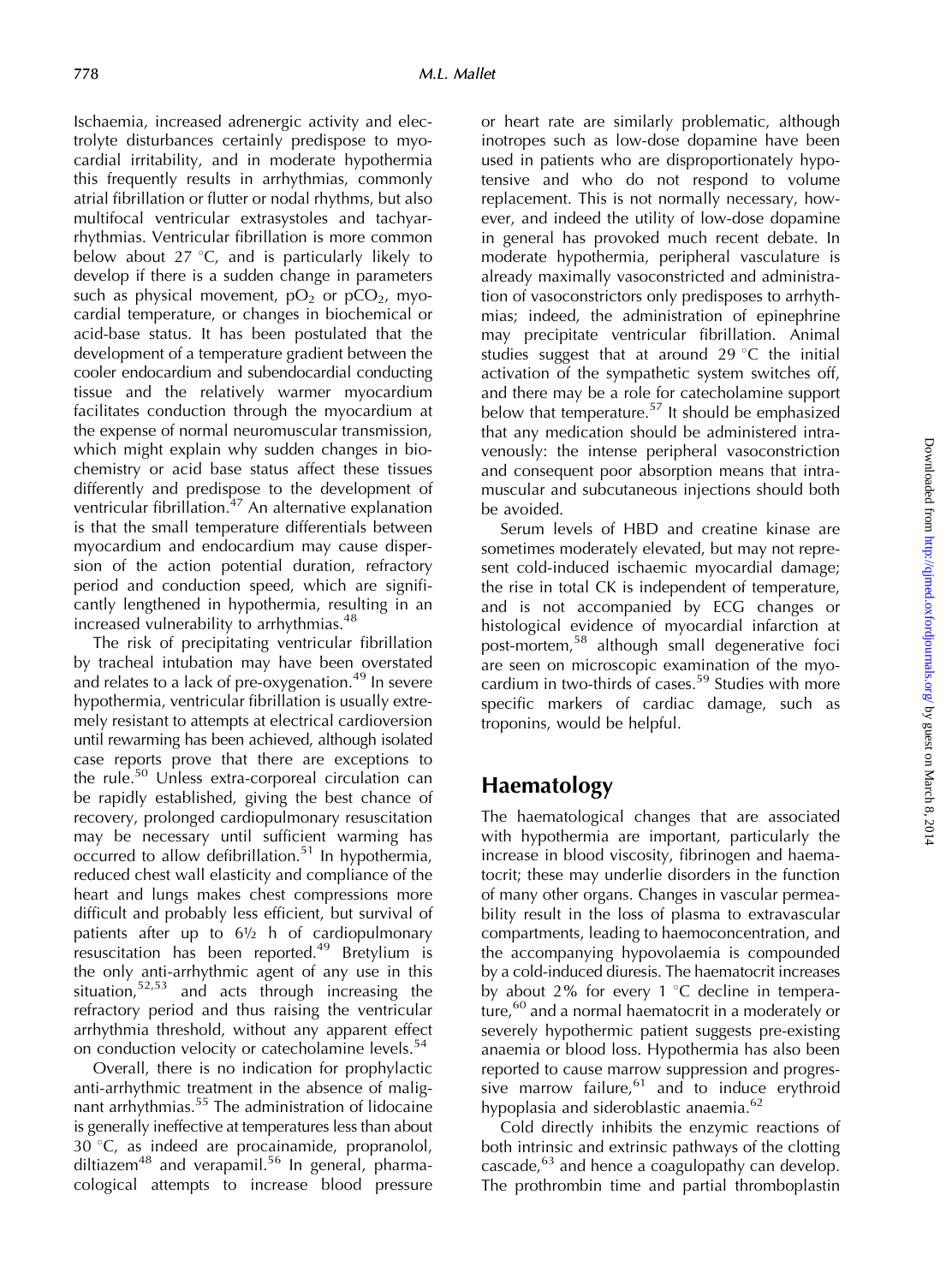time can be deceptively normal if measured at  $37$  °C, but can be significantly increased if measured at lower temperatures, even when clotting factor levels are known to be normal. Rewarming, rather than administration of exogenous clotting factors, is the appropriate management. $64$  A disseminated intravascular coagulopathy has been reported on a number of occasions with no apparent cause other than the hypothermia;<sup>65</sup> this might be related to release of tissue thromboplastin from ischaemic tissue,<sup>66</sup> or the circulatory collapse itself may be the major factor. $67$  Hypothermia may also impair both the endothelial synthesis of prostacyclin  $(PGI<sub>2</sub>)$  and its inhibitory action on platelet aggregation, promoting platelet activation and thrombosis.<sup>68</sup> Thrombocytopaenia can also occur;<sup>69,70</sup> this usually results from sequestration in the liver and spleen, $9$  but can be related to a disseminated intravascular coagulation, or marrow depression. In addition, platelet production of thromboxane  $B_2$  is temperature-dependent, promoting a decline in platelet activity with falling temperature.<sup>71</sup>

Elevated cryofibrinogen levels may be found in hypothermia, which raise the blood viscosity, $72$  and they can do so in a dramatic way on exposure to further cold, impairing the microcirculation and, presumably, resulting in the widespread tissue micro-infarcts which are sometimes observed. $73$ Excess cryofibrinogen occurs particularly with E. coli sepsis of the urinary tract, diabetes, folate deficiency and malignancy, all of which are more common in the elderly. Excessive purpura or bruising may suggest the presence of cryofibrinogenaemia, and is associated with an increased mortality. If antithrombotic prophylaxis is being considered for a hypothermic patient, it should be borne in mind that heparin (and dextran) can polymerize the cryofibrinogen in the presence of a cryofibrinogenaemia, and thus cause severe hyperviscosity; $73$  indeed, despite the increased susceptibility to thromboembolism, there is no evidence at present to support the routine use of prophylactic heparin in accidental hypothermia.

Leukocyte depletion can occur in response to hypothermia, $74$  and animal and in vitro studies suggest that neutrophil migration<sup>75</sup> and bacterial  $phagocytosis<sup>76</sup>$  are impaired, predisposing to infection, although this does not appear to have been demonstrated in man. In patients undergoing cardiopulmonary bypass, complement activation may be attenuated at lower temperatures.<sup>77</sup> The common finding of sepsis in elderly patients who present with hypothermia may therefore be a consequence as well as a predisposing cause of the failure of thermoregulation, and this underlines the need for routine antibiotic cover in these patients.

# Neuromuscular effects

The central neurological effects of cold are often apparent clinically, with initial confusion and sometimes amnesia in the mild stages. As the temperature falls further, apathy, impaired judgement and paradoxical undressing may occur. Dysarthria, progressive depression of consciousness and ultimately coma develop, and consciousness is commonly lost below about 30 $\degree$ C. There is a loss of cerebrovascular autoregulation at about 25  $^{\circ}$ C as well as a reduction in cerebral blood flow by 6–7% per  $1 \text{ }^{\circ}C$  drop in temperature. However, in severe hypothermia there is a markedly reduced metabolic rate, and hence a considerably increased cerebral ischaemic tolerance; at temperatures less than 20 $\degree$ C, ischaemic tolerance is ten times the normothermic.<sup>78</sup> The EEG becomes flat at below about 20 $\,^{\circ}$ C.

Shivering is initially increased in mild degrees of hypothermia, but then decreases as the temperature falls further; however the reported temperatures at which shivering is lost vary widely  $(24-35 \degree C)$ , as in fact do the other neurological changes at a given depth of hypothermia.<sup>79</sup> Synovial fluid becomes more viscous at lower temperatures, and so in moderate hypothermia, stiffness of muscles and joints appears. Ataxia and loss of fine motor control are seen in the initial stages, followed by hyporeflexia, an extensor plantar response and pupillary sluggishness in moderate degrees of hypothermia; rigidity, pupillary dilatation and areflexia appear as the temperature falls below about 28  $\degree$ C. In severe hypothermia, muscle and joint stiffness may simulate rigor mortis, although the stiffness may paradoxically lessen as the temperature falls below  $27^{\circ}$ C.

Animal studies have helped to explain these changes by showing that peripheral nerve conduction is impaired in the cold, with a progressive reduction in conduction velocity as the temperature falls; this seems to be related to a reduced flux of potassium and chloride ions across the axon membrane.<sup>80</sup> The effect of this on autonomic circulatory control mechanisms may help to explain why marked postural hypotension is sometimes observed, and head-up or sitting positions are to be avoided in transferring victims out of their cold environments. The synaptic delay time is also prolonged as the neuromuscular junction cools, $81$  and muscle contraction is partially temperature-dependent, with a reduced rate of development of tension and maximal shortening velocity at lower temperatures, but little change in the maximum force obtained.<sup>82</sup> With cutaneous temperatures as low as 12  $\degree$ C, the precapillary sphincters cease to work, with a resultant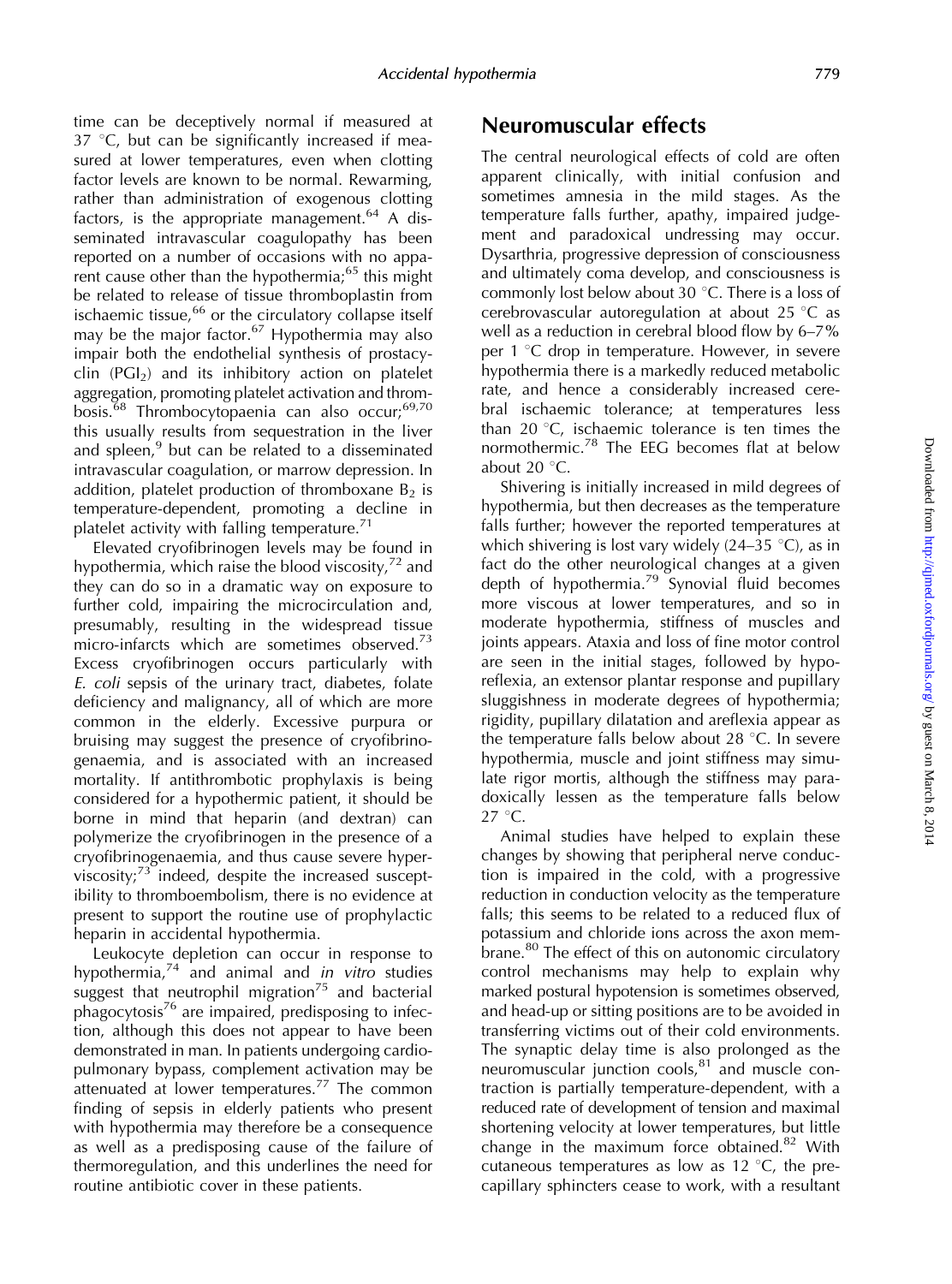vasodilatation, and the increased blood flow that follows may then cause sufficient warming to restore their function and reinstate local vasoconstriction. This oscillation between dilatation and constriction is known as the 'Lewis Hunting Reaction' and occurs primarily on the finger tips, toes, ears and face. $32$ 

### Respiratory problems

In mild hypothermia, there is an initial tachypnoea, followed by a reduction in minute volume and reduced oxygen consumption; bronchospasm and bronchorrhoea occur. As the temperature falls to moderate levels of hypothermia, protective airway reflexes are reduced because of impairment of ciliary function, and this predisposes to aspiration and pneumonia. Significant reductions in oxygen consumption and carbon dioxide production occur, both falling by about 50% at 30  $\degree$ C. Core temperature control is very dependent on  $pCO<sub>2</sub>$  level, which is detected by the carotid bodies and also more centrally, and these act on sources of thermogenesis and thermolysis. $83$  A direct cooling effect depresses ventilatory drive at the respiratory centres, and at temperatures below 34  $\degree$ C sensitivity to  $pCO<sub>2</sub>$  stimulation is attenuated, although the hypoxic drive is maintained to deeper levels of hypothermia. Physiological and anatomical respiratory dead space are increased through bronchial dilation, but alveolar dead space is unchanged. $24$ Local gas exchange is not affected by hypothermia, but there is an increase in pulmonary vascular resistance and a degree of ventilation-perfusion mismatch in the lungs. In severe hypothermia, progressive hypoventilation and apnoea develop, and (more rarely) pulmonary oedema.

There is initially a left shift of the oxyhaemoglobin (Hb- $O_2$ ) dissociation curve in response to falling temperature, which results in impaired oxygen delivery and tissue hypoxia, but this is balanced to some degree by the resultant lactic acidosis and by other factors contributing to an overall acidosis, both respiratory (reduced carbon dioxide excretion) and metabolic. Shivering may greatly increase lactate production, and its clearance by the liver is impaired; frequently the metabolic acidosis gets worse during rewarming as the products of anaerobic metabolism are returned to the circulation, and this can contribute to the increased risk of arrhythmias. In severe hypothermia, the acidosis is frequently profound, so that there is an overall right-shift to the  $Hb-O<sub>2</sub>$  dissociation curve. The significance of impaired oxygen delivery to the tissues is reduced because of the decline in oxygen demand at lower temperatures.

Management of acid-base status during hypothermia has been controversial. Blood gases are normally warmed to  $37 \text{ °C}$  for analysis, which results in higher oxygen and carbon dioxide levels and lower pH values than the hypothermic patient's true state, while the presence of large temperature gradients in the body make accurate calculation of the corrected values difficult. In practice, some suggest that this calculation is unnecessary, and attempts should be made to maintain the temperature-uncorrected pH around 7.40, as this helps to avoid over-enthusiastic use of bicarbonate or hyperventilation. These may depress cardiac output further, and increase the predisposition to ventricular fibrillation; also transport of bicarbonate across hypothermic cell membranes is slow, and severe metabolic alkalosis may result during rewarming.<sup>84</sup>

#### Renal and metabolic

In mild hypothermia, there is a cold-induced diuresis, which occurs before any fall in body temperature. This is initially due to an increase in renal blood flow consequent on vasoconstriction, then with falling temperature, a loss of distal tubular ability to reabsorb water and a resistance to the action of vasopressin (ADH). The cold-induced diuresis is accompanied by an increase in urinary electrolyte excretion, probably as a result of reduced tubular sodium reabsorption.<sup>85</sup> In moderate hypothermia, the glomerular filtration rate falls as cardiac output and hence renal blood flow fall, the last of these being reduced by half at  $27-30$  °C. There is also a further reduction in tubular function, and renal clearance of glucose is reduced. At lower temperatures still, tubular capacity for  $H^+$  ion secretion is reduced, and hence there is a renal contribution to the acidosis. Clinically, acute renal failure is seen in over 40% of patients with accidental hypothermia who require admission to an intensive care unit.<sup>19</sup> Biopsies have demonstrated ischaemic damage to the kidneys, which is thought to occur in the rewarming phase, following a period of relative protection at lower temperatures. This 'pre-renal' failure, essentially consequent on the fall in renal blood flow, may therefore be preventable to some extent by careful volume replacement.<sup>86</sup>

Total body metabolism reduces with increasing hypothermia, as measured by a fall in oxygen consumption, which is about 6% for every degree Celsius fall in temperature. $24$  The basal metabolic rate is therefore reduced by 50% at 28  $^{\circ}$ C. In animal studies, vasopressin and oxytocin secretion is reduced,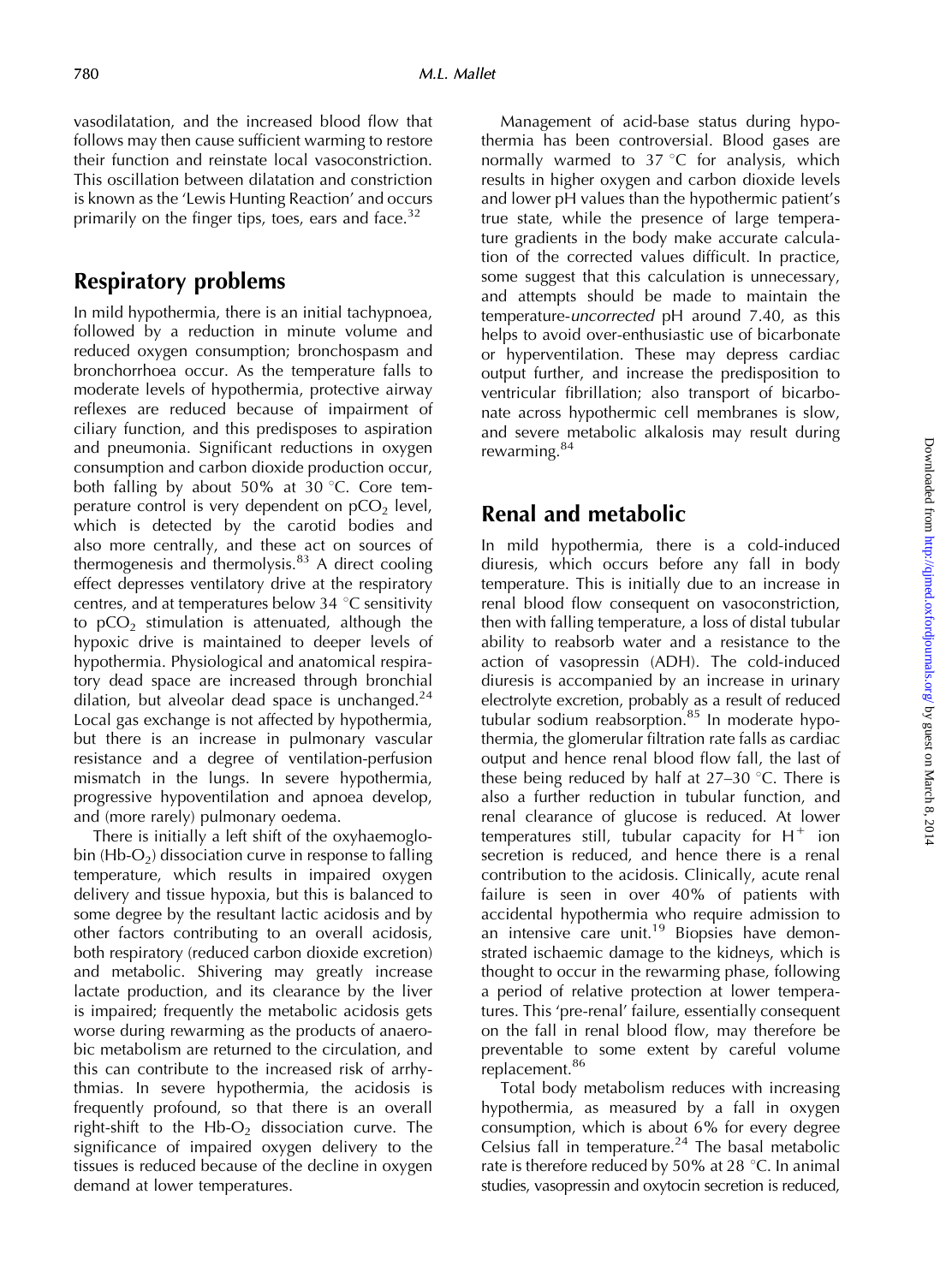but the associated reduction in ACTH secretion is not reflected by the plasma cortisol levels, which are usually raised; this is likely to be due to reduced hepatic clearance.<sup>87</sup> Pituitary, adrenal and thyroid function is thought to be normal, although a depressed cortisol response to ACTH stimulation has been found by some.<sup>88</sup> Plasma concentrations of TSH and thyroxine are normal, $89$  but should be measured to exclude hypothyroidism as an underlying cause. If a patient is resistant to attempts at rewarming, administration of hydrocortisone with or without liothyronine should be considered, in case occult hypothyroidism, hypopituitarism or previous chronic steroid use are contributory factors. Routine administration of steroids is not beneficial and is not recommended.

If the hypothermia has developed rapidly, many different processes may contribute to hyperglycaemia, which can contribute an osmotic component to the diuresis. Insulin release is inhibited by increased corticosteroid levels, as well as by a direct cooling effect on the islets of Langerhans; $90$  in addition, peripheral uptake of insulin at the tissues is impaired. Sympathetic activity is increased, with raised plasma norepinephrine and free fatty acid levels,<sup>91</sup> and the catecholamine-induced glycogenolysis and gluconeogenesis contribute to the hyperglycaemia. The glucagon level is increased, and plasma cortisol levels correlate with lactate and glycerol levels, implying active stimulation of glycogenolysis and lipolysis.<sup>92</sup> In cases where hypothermia has developed more slowly or is long-lasting, glycogen stores may be depleted, and then it is likely that hypoglycaemia will develop. Shivering may also deplete glycogen stores and in the longer term contribute to hypoglycaemia. With rewarming, the factors leading to a raised plasma glucose correct, and so moderate degrees of hyperglycaemia should be tolerated rather than be treated, in order to avoid profound hypoglycaemia on rewarming. Exogenous insulin has little effect in the hypothermic state, and high doses would be needed for any apparently beneficial effect. If hyperglycaemia persists during the process of rewarming, diabetic ketoacidosis and pancreatitis need to be considered, and insulin therapy instituted once the temperature has returned to  $>$  30 °C.

Hypokalaemia results from a shift of extracellular potassium into the cells,  $93$  due to changes in both membrane permeability and the function of the sodium-potassium pump. Hyperkalaemia, on the other hand, is a marker of acidosis and cell death and is therefore a sign of poor prognosis. The ECG is not helpful here, as the potassiuminduced changes in the ECG can be reduced in hypothermia, and lower temperatures enhance the

cardiac toxicity of hyperkalaemia. Plasma sodium, calcium, magnesium and chloride concentrations do not change significantly above about 25  $\degree$ C, but there are reports of severe hypophosphataemia on rewarming from profound hypothermia.<sup>94,95</sup> This may be more common than is appreciated, because serial phosphate measurements are not routinely made, and moreover might be contributing significantly to the morbidity and mortality associated with rewarming. Further work in this area is needed.

#### Gastrointestinal effects

Intestinal motility decreases below about  $34 \text{ }^{\circ}C$ , resulting in an ileus when the temperature falls below 28 °C, and therefore a nasogastric tube should be placed to reduce the chance of aspiration. Furthermore, the absorption of medication given orally or by nasogastric tube will be impaired in this situation, and this route should therefore be avoided. Punctate haemorrhages may occur throughout the gastrointestinal tract, and autopsy studies have found gastric erosions and submucosal haemorrhages to be common but not clinically significant.<sup>6</sup> The shallow gastric ulcers are known as Wischnevsky's ulcers and are seen in the majority of cases at post-mortem examination. A characteristic linear pattern is seen, said to be consistent with acute cold stress.<sup>96</sup> Cystic dilatation of the capillaries is found on histological examination, presumed to be due to reperfusion after functional collapse of the microcirculation in the gastric mucosa.<sup>97</sup> Animal work has shown that hypothermia increases gastric acid production and reduces duodenal bicarbonate secretion, predisposing to this mucosal damage in both the stomach and the duodenum.<sup>98</sup>

Hepatic impairment can develop, probably consequent on the reduced cardiac output, and the decreased metabolic clearance of lactic acid contributes to the acidosis. It follows that if warmed intravenous fluids are given, these should not include Hartmann's solution, since the liver cannot handle the added lactate efficiently.<sup>99</sup> The liver's functions of detoxification and conjugation are also depressed, affecting the half-life of many drugs, and prolonging the effects of ethanol. This may be particularly relevant in the situation of an overdose, where the resultant hypothermia perpetuates the effects of the drug ingested.

Pancreatitis frequently occurs as a consequence of hypothermia, being found at autopsy in 20–30% of cases,  $100$  and a mildly elevated serum amylase without clinical evidence of pancreatitis is even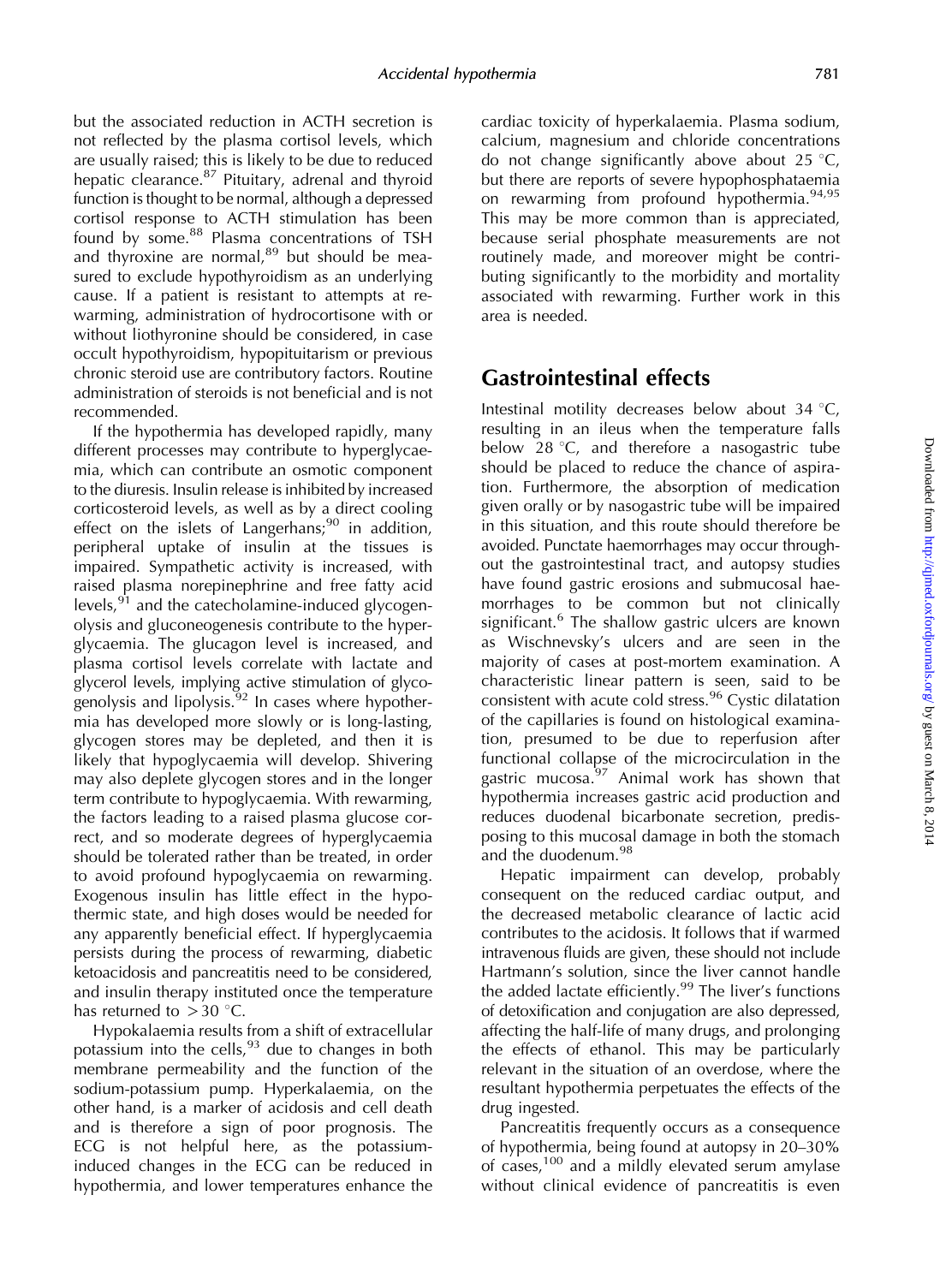more common, being present in 50% of patients in one series.<sup>101</sup> The reason for this is not well understood, but is thought to result from thrombosis in the microcirculation, and resulting ischaemia and perilobular necrosis in the pancreas; this may be a similar underlying process to that which causes micro-infarcts in the gut, liver, brain, myocardium, and many other organs.<sup>102</sup> Portal vein thrombosis has also been reported in conjunction with haemorrhagic pancreatitis.<sup>103</sup> Animal studies have demonstrated impaired pancreatic exocrine function and increased serum amylase levels as a result of cooling the pancreas for a few hours.<sup>104</sup> Other enzymes associated with cellular damage are often mildly elevated, such as AST, ALT and bilirubin.

# Clinical presentation

The patient with mild hypothermia might present with vigorous shivering, a diuresis, cold white skin, and a tachycardia. With a moderate degree of hypothermia, one might see amnesia, apathy, and a loss of fine motor skills, paradoxical undressing, and reduced shivering. Speech might be slurred, and bradycardia and arrhythmias may be hard to detect peripherally. Joints become stiff and there is hyporeflexia. In the severe case it would be common to find loss of consciousness, extreme bradycardia and slow respiration or apnoea, hypotension and impalpable peripheral pulses, along with cold oedematous skin, areflexia, and fixed dilated pupils, which are not in this situation an indication of brain stem death. It must be emphasized, however, that the clinical picture does not in general correlate well with the degree of hypothermia, and there are many reports of situations at variance with this broad picture, and at least one instance of an elderly lady maintaining consciousness (albeit confused) at 24.3  $\degree$ C core temperature.<sup>105</sup>

#### Conclusion

Many factors predispose to accidental hypothermia, including socioeconomic, environmental, pharmacological, pathological, and the normal ageing process. Hypothermia has profound and widespread physiological effects which can result in diverse pathology; many of these changes are reversible on rewarming. Attempts to normalize physiological or biochemical variables may be misplaced as well as futile, and delayed metabolism and excretion of many drugs could result in overtreatment as the temperature is returned to normal. Full recovery is well documented from profound levels of hypothermia and the associated markedly abnormal physiological states, but arrhythmias and sepsis contribute to an appreciable mortality. In the elderly in particular, underlying predisposing or precipitating factors usually determine the outcome.

#### References

- 1. Herity B, Daly L, Bourke GJ, Horgan JM. Hypothermia and mortality and morbidity: an epidemiological analysis. J Epid Comm Health 1991; 45:19–23.
- 2. Hislop LJ, Wyatt JP, McNaughton GW, Ireland AJ, Rainer TH, Olverman G, Laughton LM. Urban hypothermia in the west of Scotland. Br Med J 1995; 311:725.
- 3. Woodhouse P, Keatinge WR, Coleshaw SR. Factors associated with hypothermia in patients admitted to a group of inner city hospitals. Lancet 1989; 335:1201–5.
- 4. Gautam P, Ghosh S, Mandal A, Vargas E. Hypothermia in the elderly: sociomedical characteristics and outcome of 86 patients. Public Health 1989; 103:15–22.
- 5. Maclean D, Emslie-Smith. Accidental Hypothermia. Oxford, Blackwell Scientific, 1977.
- 6. Reuler JB. Hypothermia: pathophysiology, clinical settings, and management. Ann Intern Med 1978; 89:519–27.
- 7. Collins KJ, Dore C, Exton-Smith AN, Fox RH, MacDonald IC, Woodward PM. Accidental hypothermia and impaired temperature homoeostasis in the elderly. Br Med J 1977; 1:353–6.
- 8. Collins KJ, Exton-Smith AN, Dore C. Urban hypothermia: preferred temperature and thermal perception in old age. Br Med J 1981; 282:175-7.
- 9. Chan KM, Beard K. A patient with recurrent hypothermia associated with thrombocytopenia. Postgrad Med J 1993; 69:227–9.
- 10. Slotki IN, Oelbaum MH. Recurrent spontaneous hypothermia. Postgrad Med J 1980; 56:656-7.
- 11. Scott AR, MacDonald IA, Bennett T, Tattersall RB. Abnormal thermoregulation in diabetic autonomic neuropathy. Diabetes 1988; 37:961–8.
- 12. Freinkel N, Metzger BE, Harris E, Robinson S, Mager M. The hypothermia of hypoglycemia: studies with 2-deoxy-D-glucose in normal human subjects and mice. N Engl J Med 1972; 287:841–5.
- 13. Haight JS, Keatinge WR. Failure of thermoregulation in the cold during hypoglycaemia induced by exercise and alcohol. J Physiol 1973; 229:87–97.
- 14. Gale EA, Tattersall RB. Hypothermia: a complication of diabetic ketoacidosis. Br Med J 1978; 277:1387–9.
- 15. Neil HA, Dawson JA, Baker JE. Risk of hypothermia in elderly patients with diabetes. Br Med J 1986; 293:416–18.
- 16. Yokoyama M, Noto Y, Kida H. Hypothermia with acute renal failure in a patient suffering from diabetic nephropathy and malnutrition. Diabetes Metab 2000; 26:145–7.
- 17. Kramer MR, Vandijk J, Rosin AJ. Mortality in elderly patients with thermoregulatory failure. Arch Intern Med 1989; 149:1521–3.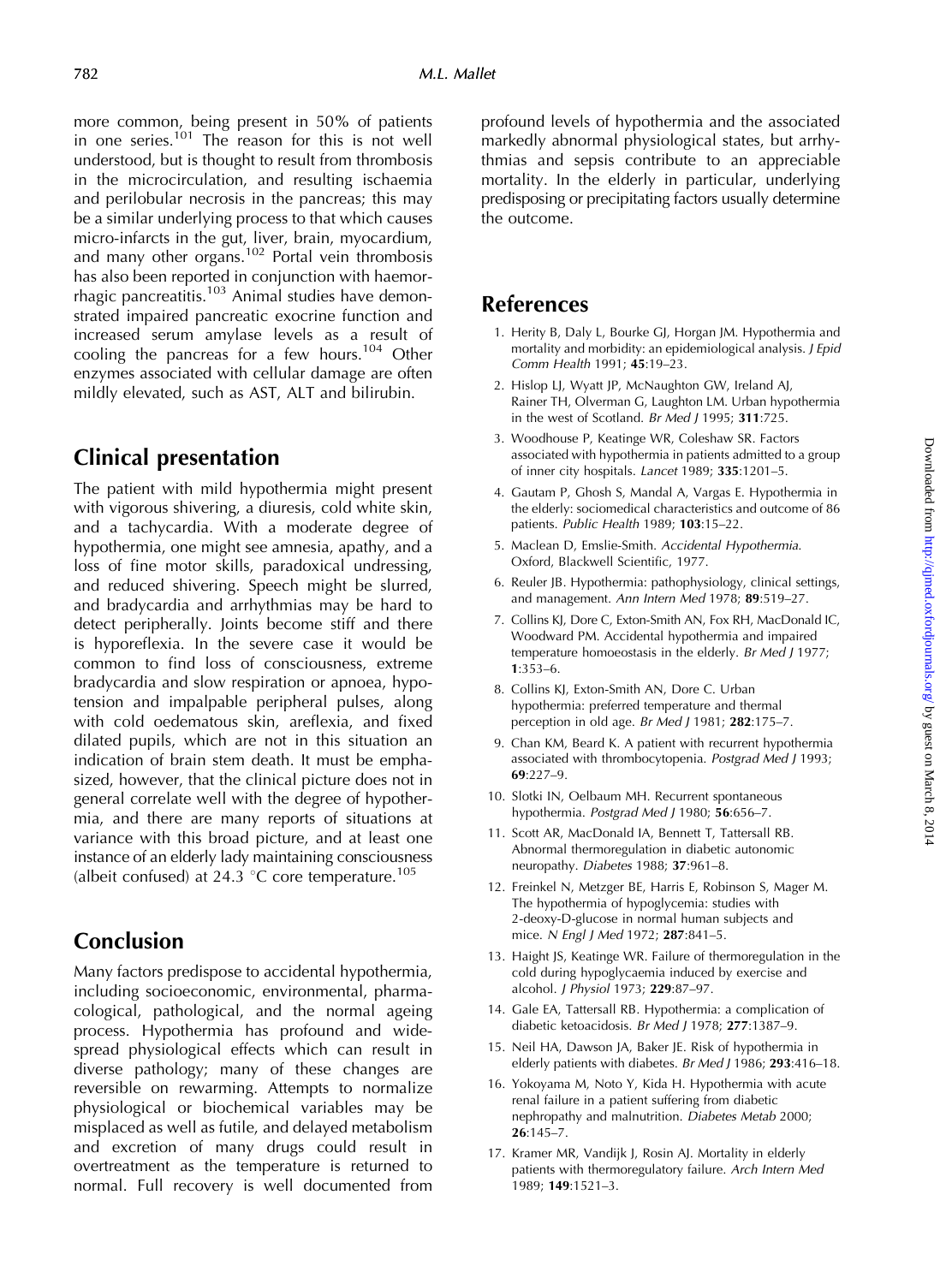- 18. Darowski A, Najim Z, Weinberg JR, Guz A. Hypothermia and infection in elderly patients admitted to hospital. Age Ageing 1991; 20:100–6.
- 19. Megarbane B, Axler O, Chary I, Pompier R, Brivet FG. Hypothermia with indoor occurrence is associated with a worse outcome. Intensive Care Med 2000; 26:1843–9.
- 20. Clemmer TP, Fisher CJ, Bone RC, Slotman GJ, Metz CA, Thomas FO. Hypothermia in the sepsis syndrome and clinical outcome. The Methylprednisolone Severe Sepsis Study Group. Crit Care Med 1992; 20:1395–401.
- 21. Arons MM, Wheeler AP, Bernard GR, Christman BW, Russell JA, Schein R, et al. Effects of ibuprofen on the physiology and survival of hypothermic sepsis. Ibuprofen in Sepsis Study Group. Crit Care Med 1999; 27:699–707.
- 22. Romanovsky AA, Simons CT, Szekely M, Kulchitsky VA. The vagus nerve in the thermoregulatory response tosystemic inflammation. Am J Physiol 1997; 273:R407–13.
- 23. Romanovsky AA, Shido O, Sakurada S, Sugimoto H, Nagasaka T. Endotoxin shock-associated hypothermia: how and why does it occur? Ann N Y Acad Sci 1997; 813:733–7.
- 24. Wong KC. Physiology and pharmacology of hypothermia. West J Med 1983; 138:227–232.
- 25. de Leeuw PW, Birkenhager WH. Hypothermia: a possible side effect of prazosin. Br Med J 1980; 281:1181.
- 26. Frank SM, Raja SN, Wu PK, el-Gamal N. Alpha-adrenergic mechanisms of thermoregulation in humans. Ann N Y Acad Sci 1997; 813:101–10.
- 27. Follezou JY, Bleibel JM. Reduction of temperature and lithium poisoning. N Engl J Med 1985; 313:1609.
- 28. Kalant H, Le AD. Effects of ethanol on thermoregulation. Pharmacol Ther 1983; 23:313–64.
- 29. Lomax P, Bajorek JG, Bajorek TA, Chaffee RR. Thermoregulatory mechanisms and ethanol hypothermia. Eur J Pharmacol 1981; 71:483–7.
- 30. Zachariah SB, Zachariah A, Ananda R, Stewart JT. Hypothermia and thermoregulatory derangements induced by valproic acid. Neurology 2000; 55:150–1.
- 31. Lloyd EL. Treatment of accidental hypothermia. Br Med J 1979; 278:413–14.
- 32. Lønning PE, Skulberg, Åbyholm F. Accidental hypothermia: review of the literature. Acta Anaesthesiol Scand 1986; 30:601–13.
- 33. Gunby P. Cold facts concerning hypothermia. JAMA 1980; 243:1403–9.
- 34. Roscher R, Arlock P, Sjoberg T, Steen S. Effects of dopamine on porcine myocardial action potentials and contractions at 37 degrees C and 32 degrees C. Acta Anaesthesiol Scand 2001; 45:421–6.
- 35. Morris DL, Chambers HF, Morris MG, Sande MA. Hemodynamic characteristics of patients with hypothermia due to occult infection and other causes. Ann Intern Med 1985; 102:153–7.
- 36. Reuler JB, Parker RA. Peritoneal dialysis in the management of hypothermia. JAMA 1978; 240:2289–90.
- 37. Vassallo SU, Delaney KA, Hoffman RS, Slater W, Goldfrank LR. A prospective evaluation of the electrocardiographic manifestations of hypothermia. Acad Emerg Med 1999; 6:1121–6.
- 38. Kiyosue T, Arita M, Muramatsu H, Spindler AJ, Noble D. Ionic mechanisms of action potential prolongation at low temperature in guinea-pig ventricular myocytes. J Physiol 1993; 468:85–106.
- 39. Solomon A, Barish RA, Browne B, Tso E. The electrocardiographic features of hypothermia. J Emerg Med 1989; 7:169–73.
- 40. Bashour TT, Gualberto A, Ryan C. Atrioventricular block in accidental hypothermia: a case report. Angiology 1989; 40:63–6.
- 41. Talbott JH. The physiologic and therapeutic effects of hypothermia. N Engl J Med 1941; 224:281–8.
- 42. Editorial. Treating accidental hypothermia. Br Med J 1978; 277:1383–4.
- 43. Nicolas F, Nicolas G, Baron D, Desjars P, Sollet JP. Circulatory and metabolic disturbances in accidental hypothermia. [Article in French] Bull Physiopathol Respir (Nancy) 1975; 11:757–85.
- 44. White DC, Hull NW. The effect of alcohol on the cardiac arrest temperature in hypothermic rats. Clin Sci 1965; 28:395–9.
- 45. Dixon RG, Dougherty JM, White LJ, Lombino D, Rusnak RR. Transcutaneous pacing in a hypothermic-dog model. Ann Emerg Med 1997; 29:602–6.
- 46. Southwick FS, Dalglish PH. Recovery after prolonged asystolic cardiac arrest in profound hypothermia. JAMA 1980; 243:1250–3.
- 47. Lloyd EL, Mitchell B. Factors affecting the onset of ventricular fibrillation in hypothermia: an hypothesis. Lancet 1974; 2:1294–6.
- 48. Bjørnstad H, Jenssen D, Mortensen E. Diltiazem does not increase ventricular fibrillation threshold during hypothermia. Acta Anaesthesiol Scand 1995; 39:659–65.
- 49. Lloyd EL. Accidental hypothermia. Resuscitation 1996; 32:111–24.
- 50. Thomas R, Cahill CJ. Successful defibrillation in profound hypothermia (core body temperature 25.6 degrees C). Resuscitation 2000; 47:317–20.
- 51. Nordrehaug JE. Sustained ventricular fibrillation in deep accidental hypothermia. Br Med J 1982; 284:867–8.
- 52. Dronen S, Nowak RM, Tomlanovich MC. Bretylium tosylate and hypothermic ventricular fibrillation. Ann Emerg Med 1980; 9:335.
- 53. Kochar G, Kahn SE, Kotler MN. Bretylium tosylate and ventricular fibrillation in hypothermia. Ann Intern Med 1986; 105:624.
- 54. Bjørnstad H, Mortensen E, Sager G, Refsum H. Effect of bretylium tosylate on ventricular fibrillation threshold during hypothermia in dogs. Am J Emerg Med 1994; 12:407–12.
- 55. Rankin AC, Rae AP. Cardiac arrhythmias during rewarming of patients with accidental hypothermia. Br Med J 1984; 289:874–7.
- 56. Hearse DJ, Yamamoto F, Shattaock MJ. Calcium antagonists and hypothermia: the temperature dependency of the negative inotropic and anti-ischemic properties of verapamil in the isolated rat heart. Circulation 1984; 70:I54–64.
- 57. Chernow B, Lake CR, Zaritsky A, Finton CK, Casey L, Rainey TG, Fletcher JR. Sympathetic nervous system 'switch off' with severe hypothermia. Crit Care Med 1983; 11:677–80.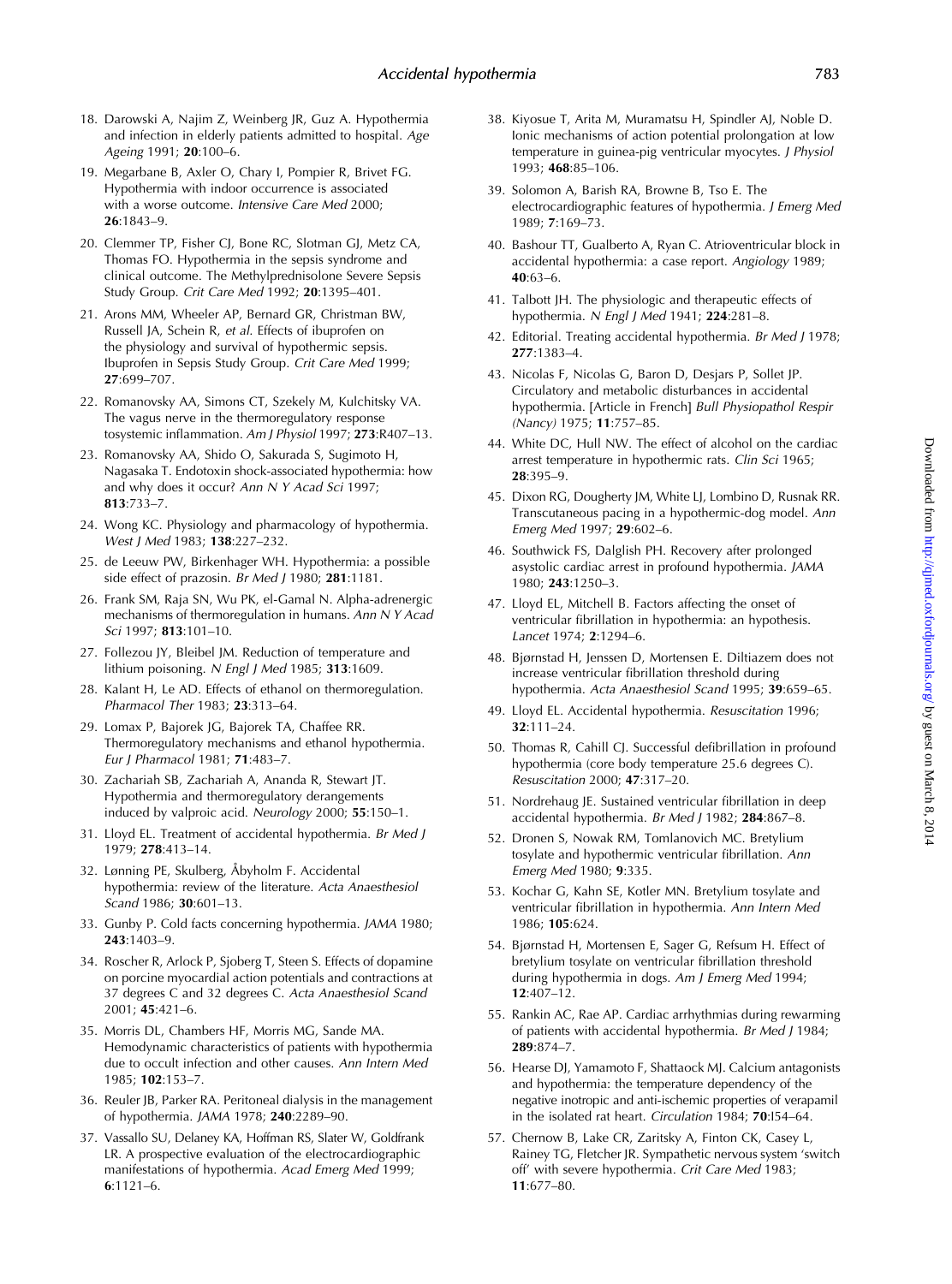- 58. Maclean D, Griffiths PD, Emslie-Smith D. Serum-enzymes in relation to electrocardiographic changes in accidental hypothermia. Lancet 1968; 2:1266–70.
- 59. Hirvonen J. Necropsy findings in fatal hypothermia cases. Forensic Sci 1976; 8:155–64.
- 60. Danzl DF, Pozos RS. Accidental hypothermia. N Engl J Med 1994; 331:1756–60.
- 61. Rosenkranz L. Bone marrow failure and pancytopenia in two patients with hypothermia. South Med J 1985; 78:358-9.
- 62. O'Brien RC, Amess JAL, Mollin DL. Recurrent thrombocytopaenia, erythroid hypoplasia and sideroblastic anaemia associated with hypothermia. Br J Haematol 1982; 51:451–6.
- 63. Rohrer MJ, Natale AM. Effect of hypothermia on the coagulation cascade. Crit Care Med 1992; 20:1402–5.
- 64. Reed RL 2nd, Johnson TD, Hudson JD, Fischer RP. The disparity between hypothermic coagulopathy and clotting studies. J Trauma 1992; 33:465–70.
- 65. Breen EG, Coghlan JG, Egan E, McCarthy CF. Impaired coagulation in accidental hypothermia of the elderly. Age Ageing 1988; 17:343–6.
- 66. Mahajan SL, Myers TJ, Baldini MG. Disseminated intravascular coagulation during rewarming following hypothermia. JAMA 1981; 245:2517–18.
- 67. Carden DL, Nowak RM. Disseminated intravascular coagulation in hypothermia. JAMA 1982; 247:2099.
- 68. Mikhailidis DP, Hutton RA, Jeremy JY, Dandona P. Hypothermia and pancreatitis. J Clin Pathol 1983; 36:483–4.
- 69. Easterbrook PJ, Davis HP. Thrombocytopenia in hypothermia: a common but poorly recognised complication. Br Med J 1985; 291:23.
- 70. Vella MA, Jenner C, Betteridge DJ, Jowett NI. Hypothermia-induced thrombocytopenia. J R Soc Med 1988; 81:228–9.
- 71. Michelson AD, MacGregor H, Barnard MR, Kestin AS, Rohrer MJ, Valeri CR. Reversible inhibition of human platelet activation by hypothermia in vivo and in vitro. Thromb Haemost 1994; 71:633–40.
- 72. Goodall HB, Todd AS, Maclean D, Henderson R, King JF. Proceedings: Cryofibrinogenaemia and activation of the coagulation/lysis systems in accidental hypothermia of the elderly. J Clin Pathol 1975; 28:758.
- 73. Maclean D. Emergency management of accidental hypothermia: a review. J R Soc Med 1986; 79:528–31.
- 74. Shenaq SA, Yawn DH, Saleem A, Joswiak R, Crawford ES. Effect of profound hypothermia on leukocytes and platelets. Ann Clin Lab Sci 1986; 16:130–3.
- 75. Biggar WD, Bohn DJ, Kent G, Barker C, Hamilton G. Neutrophil migration in vitro and in vivo during hypothermia. Infect Immun 1984; 46:857–9.
- 76. Akriotis V, Biggar WD. The effects of hypothermia on neutrophil function in vitro. J Leukoc Biol 1985; 37:51–61.
- 77. Moore FD Jr, Warner KG, Assousa S, Valeri CR, Khuri SF. The effects of complement activation during cardiopulmonary bypass: attenuation by hypothermia, heparin, and hemodilution. Ann Surg 1988; 208:95-103.
- 78. Althaus U, Aeberhard P, Schupbach P, Nachbur BH, Muhlemann W. Management of profound accidental hypothermia with cardiorespiratory arrest. Ann Surg 1982; 195:492–5.
- 79. Fischbeck KH, Simon RP. Neurological manifestations of accidental hypothermia. Ann Neurol 1981; 10:384–7.
- 80. Landowne D, Scruggs V. The temperature dependence of the movement of potassium and chloride ions associated with nerve impulses. J Physiol 1976; 259:145–58.
- 81. Katz B, Miledi R. The effect of temperature on the synaptic delay at the neuromuscular junction. J Physiol 1965; 181:656–70.
- 82. Bennett AF. Thermal dependence of muscle function. Am J Physiol 1984; 247:R217–29.
- 83. Gautier H, Bonora M, Trinh HC. Ventilatory and metabolic responses to cold and  $CO<sub>2</sub>$  in intact and carotid body-denervated awake rats. J Appl Physiol 1993; 75:2570–9.
- 84. Swain JA. Hypothermia and blood pH. Arch Intern Med 1988; 148:1643–6.
- 85. Atterhog JH, Carlens P, Granberg PO, Wallenberg LR. Cardiovascular and renal responses to acute cold exposure in water-loaded man. Scand J Clin Lab Invest 1975; 35:311–17.
- 86. McKean WI, Dixon SR, Gwynne JF, Irvine RO. Renal failure after accidental hypothermia. Br Med J 1970; 1:463–4.
- 87. Gibbs DH. Inhibition of corticotropin release during hypothermia: the role of corticotropin-releasing factor, vasopressin, and oxytocin. Endocrinology 1985; 116:723–7.
- 88. Felicetta JV, Green WL, Goodner CJ. Decreased adrenal responsiveness in hypothermic patients. J Clin Endocrinol Metab 1980; 50:93–7.
- 89. Woolf PD, Hollander CS, Mitsuma T, Lee LA, Schalch DS. Accidental hypothermia: endocrine function during recovery. J Clin Endocrinol Metab 1972; 34:460–6.
- 90. Curry DL, Curry KP. Hypothermia and insulin secretion. Endocrinology 1970; 87:750–5.
- 91. Maclean D, Griffiths PD, Browning MCK, Murison J. Metabolic aspects of spontaneous rewarming in accidental hypothermia and hypothermic myxoedema. Q J Med 1974; 43:371–87.
- 92. Stoner HB, Frayn KN, Little RA, Threlfall CJ, Yates DW, Barton RN, Heath DF. Metabolic aspects of hypothermia in the elderly. Clin Sci 1980; 59:19–27.
- 93. Koht A, Cane R, Cerullo LJ. Serum potassium levels during prolonged hypothermia. Intensive Care Med 1983; 9:275–7.
- 94. Levy LA. Severe hypophosphatemia as a complication of the treatment of hypothermia. Arch Intern Med 1980; 140:128–9.
- 95. Knochel JP. The pathophysiology and clinical characteristics of severe hypophosphatemia. Arch Intern Med 1977; 137:203–20.
- 96. Birchmeyer MS, Mitchell EK. Wischnewski revisited: the diagnostic value of gastric mucosal ulcers in hypothermic deaths. Am J Forensic Med Pathol 1989; 10:28–30.
- 97. Takada M, Kusano I, Yamamoto H, Shiraishi T, Yatani R, Haba K. Wischnevsky's gastric lesions in accidental hypothermia. Am J Forensic Med Pathol 1991; 12:300–5.